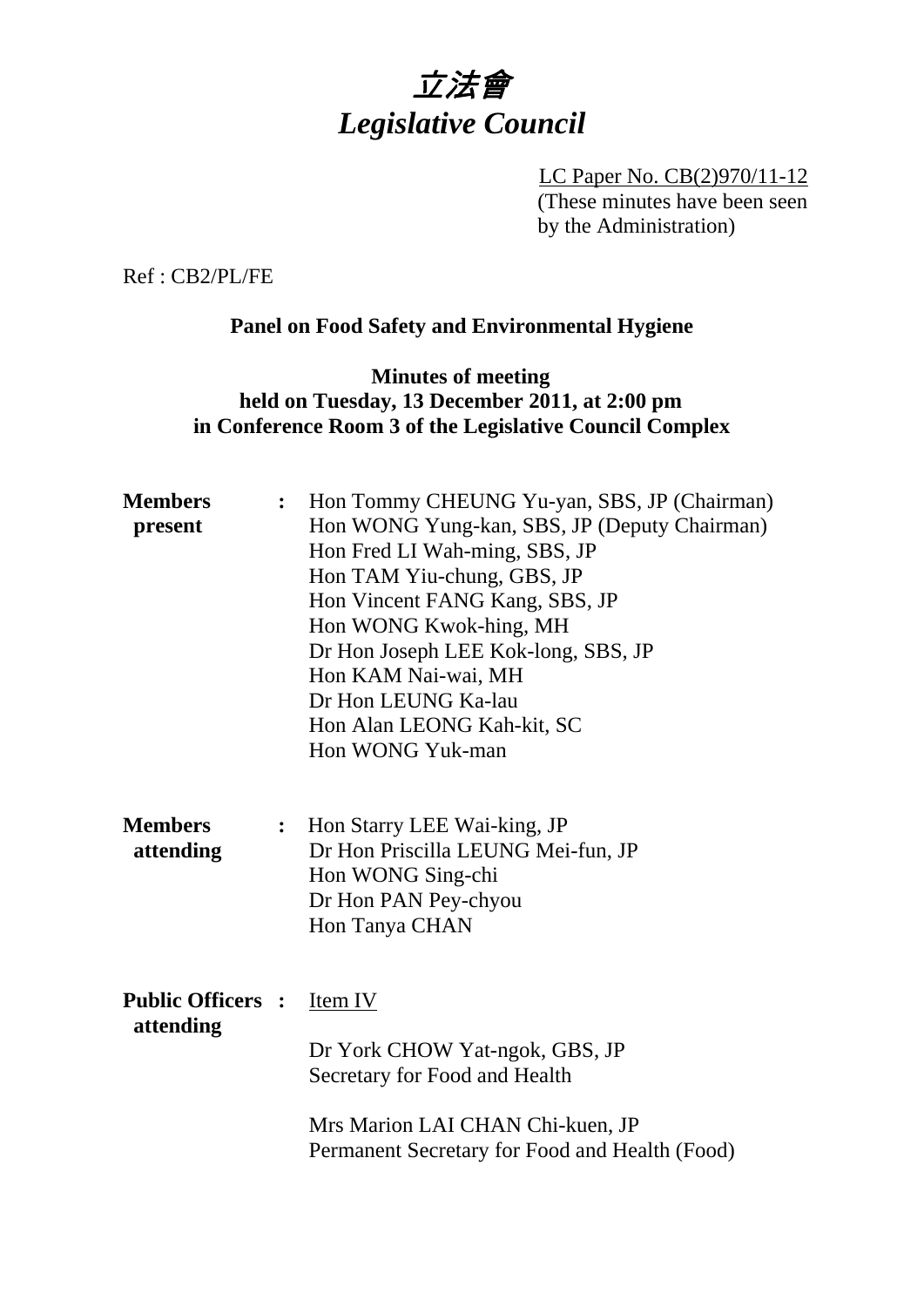|                               | Mr Tony LI Yeuk-yue<br><b>Principal Assistant Secretary for Development</b><br>(Planning and Lands) 2                                                   |
|-------------------------------|---------------------------------------------------------------------------------------------------------------------------------------------------------|
|                               | Mr Clement LEUNG Cheuk-man, JP<br>Director of Food and Environmental Hygiene                                                                            |
|                               | Mr Wilson SO Ying-leung<br><b>Assistant Director of Planning/New Territories</b><br><b>Planning Department</b>                                          |
|                               | Ms Karen CHAN Pui-yee<br><b>Assistant Director (Estate Management) (Lands</b><br><b>Administration Office/ Headquarters)</b><br><b>Lands Department</b> |
|                               | Mr CHEUNG Tin-cheung<br><b>Assistant Director/Existing Buildings 2</b><br><b>Buildings Department</b>                                                   |
|                               | <u>Item V</u>                                                                                                                                           |
|                               | Dr York CHOW Yat-ngok, GBS, JP<br>Secretary for Food and Health                                                                                         |
|                               | Mrs Marion LAI CHAN Chi-kuen, JP<br>Permanent Secretary for Food and Health (Food)                                                                      |
|                               | Mr Clement LEUNG Cheuk-man, JP<br>Director of Food and Environmental Hygiene                                                                            |
|                               | Ms Vivian SUM Fong-kwang, JP<br>Deputy Director of Food and Environmental Hygiene<br>(Environmental Hygiene)                                            |
| <b>Clerk</b> in<br>attendance | : Mrs Sharon TONG<br>Principal Council Secretary (2)                                                                                                    |
| <b>Staff in</b><br>attendance | : Mr Jove CHAN<br>Senior Council Secretary (2) 8                                                                                                        |
|                               | Ms Mina CHAN<br>Council Secretary (2) 7                                                                                                                 |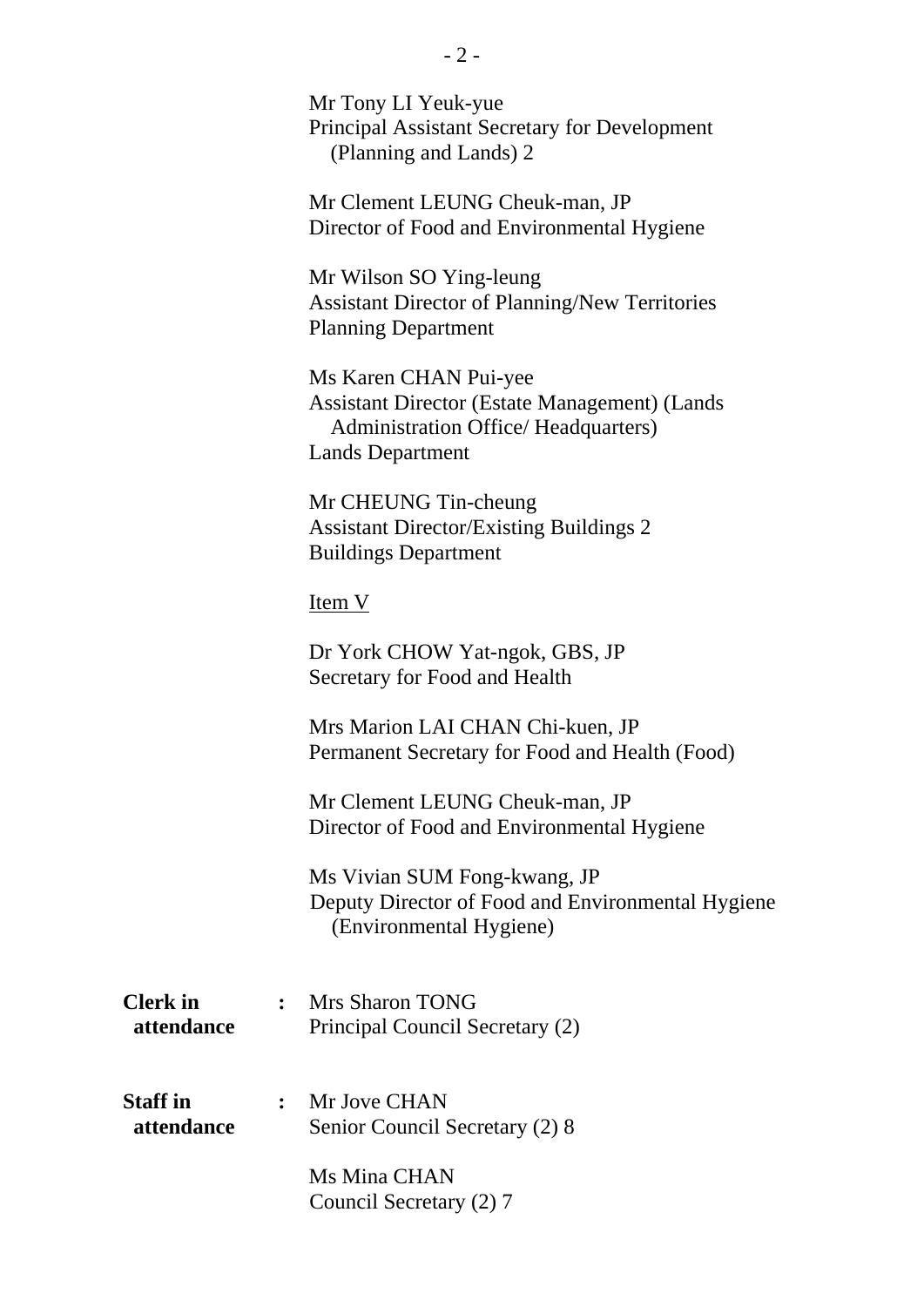# Ms Michelle LEE Legislative Assistant (2) 7

Action

#### **I. Confirmation of minutes**

(LC Paper Nos. CB(2)505/11-12 and CB(2)508/11-12)

The minutes of the meetings held on 20 October 2011 and 8 November 2011 were confirmed.

# **II. Information paper(s) issued since the last meeting**  (LC Paper No. CB(2)376/11-12)

2. Members noted that a DVD produced by the Centre for Food Safety to promulgate information on Nutrition Labelling to the public had been issued since the last meeting.

# **III. Items for discussion at the next meeting**

(LC Paper Nos. CB(2)510/11-12(01) and (02))

3. Mr WONG Kwok-hing proposed to discuss the item "Presence of cesium in milk powder" at a special meeting or a regular meeting. Mr KAM Nai-wai said that the Public Accounts Committee ("PAC") had discussed the related issues of the nutrition labels of and presence of harmful substances in milk powder. The report of deliberations of PAC was under preparation. The Chairman suggested and members agreed that the item would be discussed by the Panel after PAC issued the report.

4. Members agreed to discuss the following items proposed by the Administration at the next meeting to be held on 10 January 2012 -

- (a) Review of liquor licensing;
- (b) Review of ex-gratia allowance mechanism for marine works; and
- (c) Review of Fisheries Development Loan Fund.

(*Post-meeting note*: At the request of the Administration and with the concurrence of the Chairman, items (b) and (c) above would be deferred to the meeting in February/March 2012 whereas item (a) and an item "Organic food" would be discussed at the next meeting. The Chairman also agreed that an item "Announcement mechanism of the Food Surveillance Programme implemented by the Centre for Food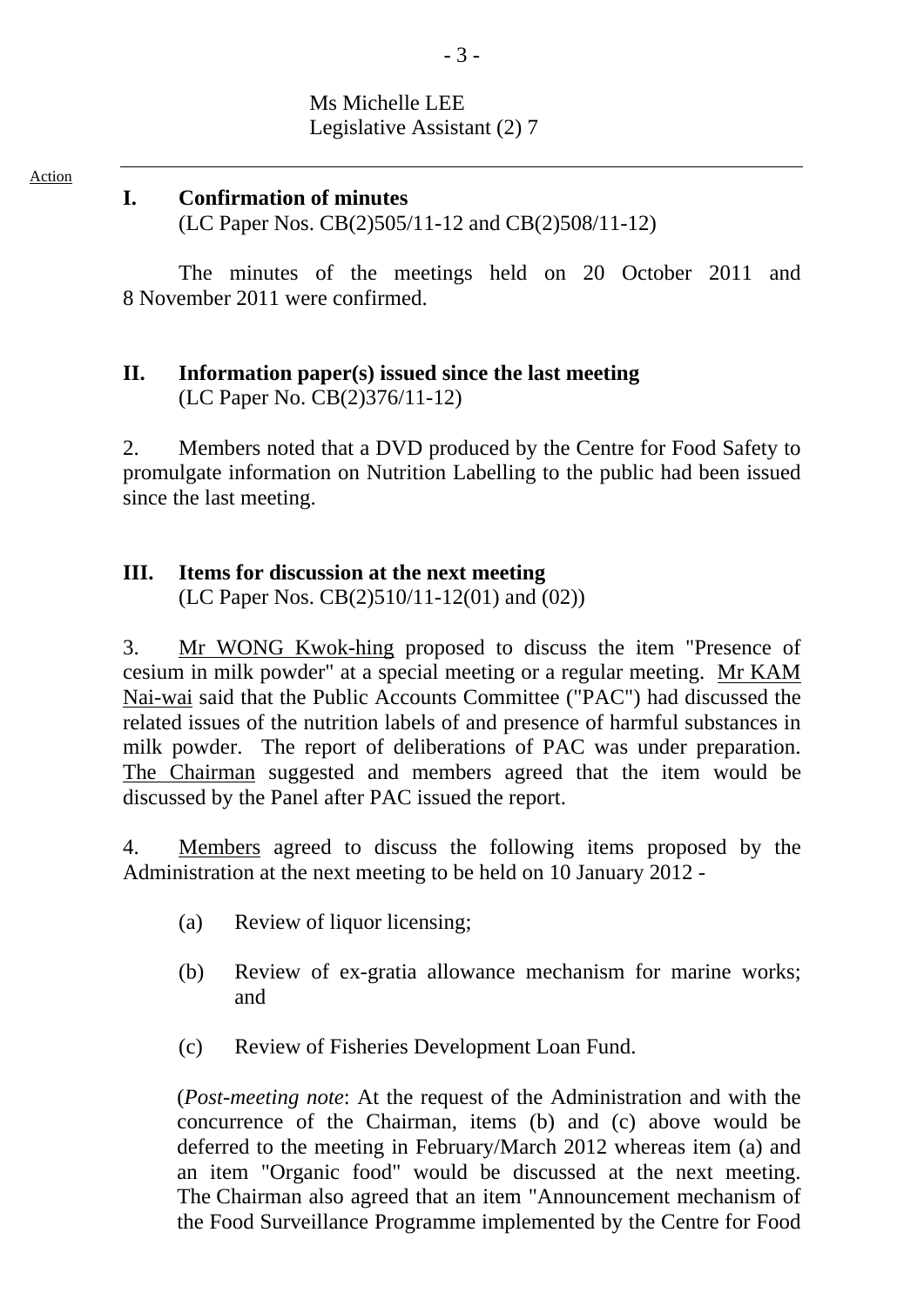Safety" proposed by Mr Fred LI would be discussed at the next meeting. To allow sufficient time for discussion, the Chairman has directed that the meeting be advanced to start at 2:00 pm. The agenda for the next meeting on 10 January 2012 was issued to Members vide LC Paper No. CB(2)602/11-12 on 16 December 2011.)

#### **IV. Columbaria - licensing scheme and consultation document**  (LC Paper Nos. CB(2)510/11-12(03) and (04))

5. The Chairman said that this item was proposed by the Administration in November 2011 and it should have sufficient time to prepare the discussion paper. The Chairman expressed regret that the Administration only provided the soft copy of the paper to the Panel a few hours before the meeting and Members did not have sufficient time to peruse the paper. Since the Administration's paper was received after the agreed deadline, the Chairman consulted Members on whether this item should be discussed or removed from the agenda.

6. Ms Tanya CHAN echoed the Chairman's comment and criticized the late submission of paper by the Administration. Ms CHAN said that the Administration had also tabled the paper at the Panel meeting on 6 July 2010 when the first public consultation of columbarium policy was discussed. Ms CHAN said that although the Administration would introduce its paper with the aid of a Powerpoint presentation, it was hardly viable for Members to peruse the paper and properly raise their questions and concerns about the consultation document. Ms CHAN said that as the relevant public officers had already attended the meeting, and members of the public who were concerned about the proposed regulation of private columbaria demonstrated at the entrance of the Legislative Council ("LegCo") Complex, she suggested discussing the item at this meeting to avoid further deferral. Ms Chan also proposed that the Panel should hear the public views on the columbaria licensing and its regulation at a future meeting. All other Members present agreed to discuss the item at this meeting. Mr Fred LI suggested that the Panel should further discuss the issue after the Panel had received public views.

7. Secretary for Food and Health ("SFH") apologized for the late submission of paper and hoped that the detailed Powerpoint presentation made at the meeting could provide Members with a broad idea of the proposals in the consultation document. He explained that commensurate with the importance attached by LegCo Members to this subject, the Administration had all along wished to launch the consultation at the Panel meeting on 13 December 2011, lasting for about three and a half months. As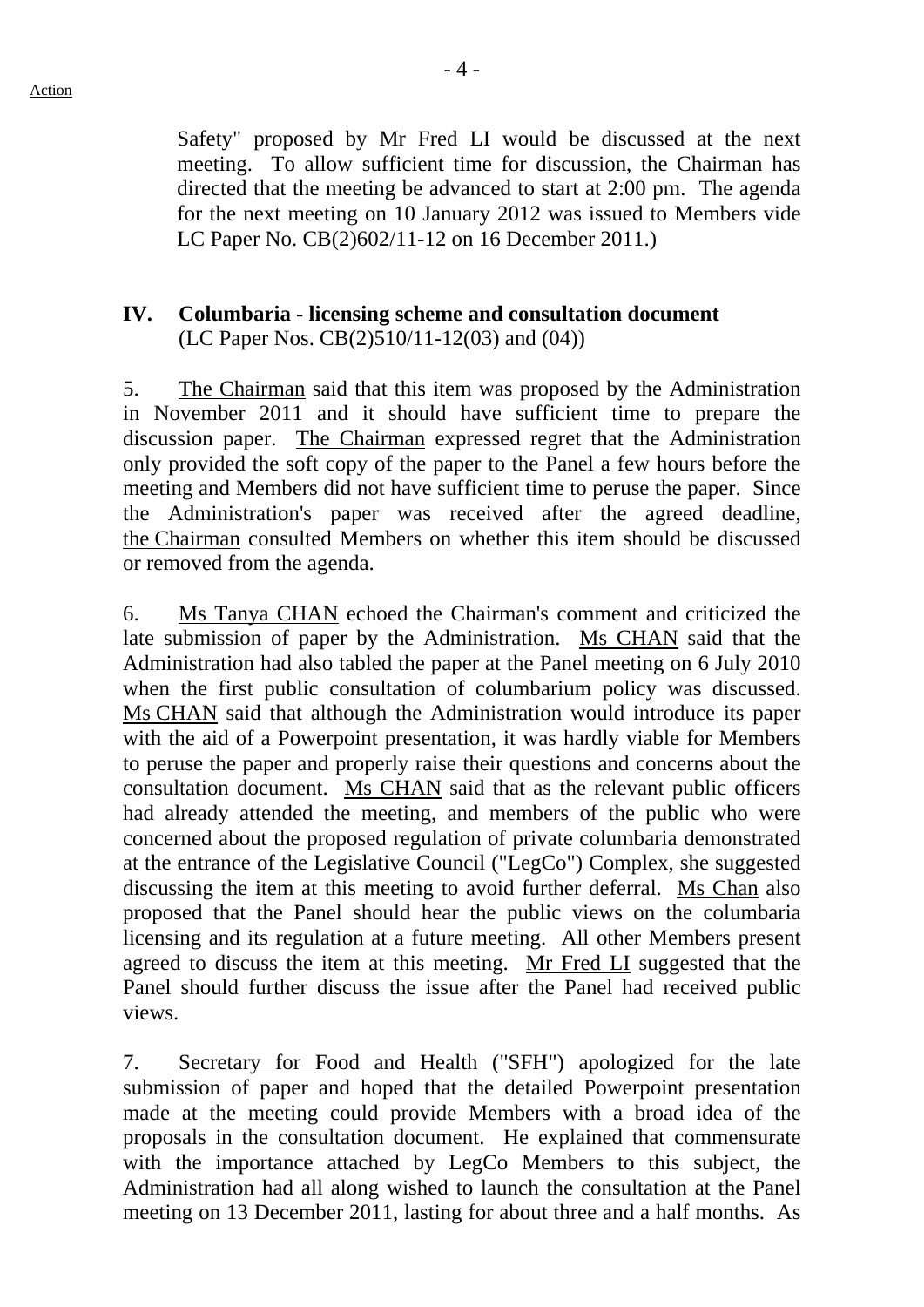- 5 -

the subject was both complex and controversial which entailed prolonged discussion within the Administration, the paper for the meeting was not finalized until shortly before the meeting.

8. The Chairman concluded that the Panel would discuss the item at this meeting and arrange a special meeting in mid-March 2012 to hear the deputation's views on the proposals in the consultation document before the end of the consultation period. He hoped that the Administration would timely provide the papers for meetings in the future. The Chairman suggested that the Administration should consider providing the papers to the Panel and embargoing its release to the public until a specific time in similar situation in the future.

9. SFH briefed Members on the proposed licensing scheme for private columbaria ("the Scheme") as detailed in the Administration's paper. He added that in the first public consultation, the public generally hoped that the Government could be pragmatic and sensitive when dealing with those columbaria which had been in existence for many years. Therefore, the Scheme should operate in a reasonable, proportional, focused and targeted manner, balancing properly the views of various stakeholders. SFH reiterated that the Scheme should give due respect to the traditional Chinese values of reverence for ancestors and that any measures that might upset the resting place of the deceased should not be contemplated lightly. There were also opinions that the proposed Scheme should help alleviate the impact of private columbaria on neighboring communities. SFH said that there was a great public demand for niches. The private columbaria would not only boost niche supply, but also offer more choices for consumers. The regulatory regime should facilitate the healthy and sustainable development of the industry.

10. On the supply of public columbarium facilities, SFH said that the construction of a new public columbarium at Kiu Tau Road, Wo Hop Shek would be completed in July 2012, providing about 43 000 niches. The Administration had identified 24 potential sites in 18 districts for columbarium development. Among them, the Diamond Hill Columbarium extension project and Cheung Chau Cemetery extension project had secured the support of the relevant District Councils ("DC"). He said that technical feasibility studies of the remaining sites were underway and the Administration would be consulting the relevant DCs. SFH concluded that together with the supply of niches in Chinese Permanent Cemeteries, the Administration estimated that there would be about 120 000 new niches in the coming five years, and hundreds of thousands of niches in the medium to long run.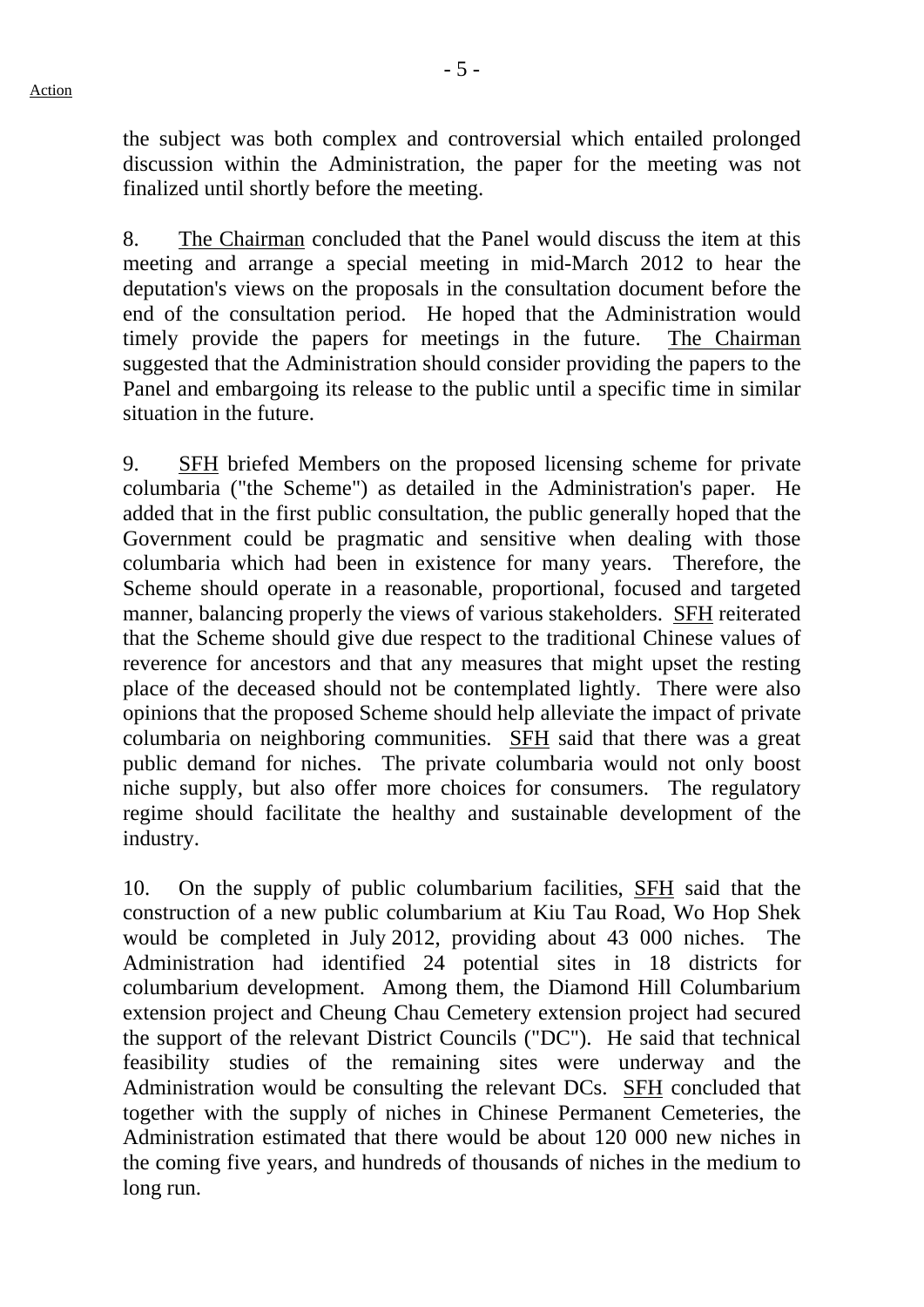11. The Permanent Secretary for Food and Health (Food) ("PSFH(F)") briefed Members on the details of the consultation document with the aid of a Powerpoint presentation.

(*Post-meeting note*: The softcopy of the Powerpoint presentation materials was issued to Members vide LC Paper No. CB(2)587/ 11-12(01) on 13 December 2011.)

12. Ms Tanya CHAN commented that the Part A and Part B of the information on private columbaria published by the Development Bureau ("the Information") were ambiguous. The Information did not clearly indicate whether the columbaria could genuinely meet the licensing requirements and it was insufficient to help the consumers make their choice. Ms CHAN also commented that the stand of the Administration in the second public consultation document was regressive in terms of the right to use the premises and doubted that this was resulted from the inadequate supply of public niches. She queried the rationale of the Administration that it would be easier to increase the supply of niches by private columbaria than the public columbaria. If the licensing criteria were not clear, it would be difficult for the proposed statutory Private Columbaria Licensing Board ("Licensing Board") to consider the applications.

13. Ms Tanya CHAN expressed concern about the acceptance of rented premises with rental contract of five years or above instead of premises owned by the operators for running columbaria as proposed in the consultation document. Mr Alan LEONG echoed Ms CHAN's view. Mr LEONG said that such concession was obviously a regressive step as it had been proposed in the first public consultation document in 2010 that the columbarium operator should be the owner of the premises occupied by the columbarium.

14. SFH explained that as there were some pre-existing private columbaria currently operating at rented premises, the Administration had to consider their situations. PSFH(F) added that the Scheme emphasized the long-term commitment of the operators in providing columbarium services. Certain pre-existing private columbaria were operating in non-self-owned premises, but they had sound track record of business practices and could provide proof on their rights to continue to use the premises/site involved for at least five years. It was neither reasonable nor pragmatic to cease their business merely because they were not the owner of the premises.

15. Mr WONG Kwok-hing expressed support for the establishment of the proposed Licensing Board to act as the licensing authority of private columbaria. He commented that the time span of 54 months for the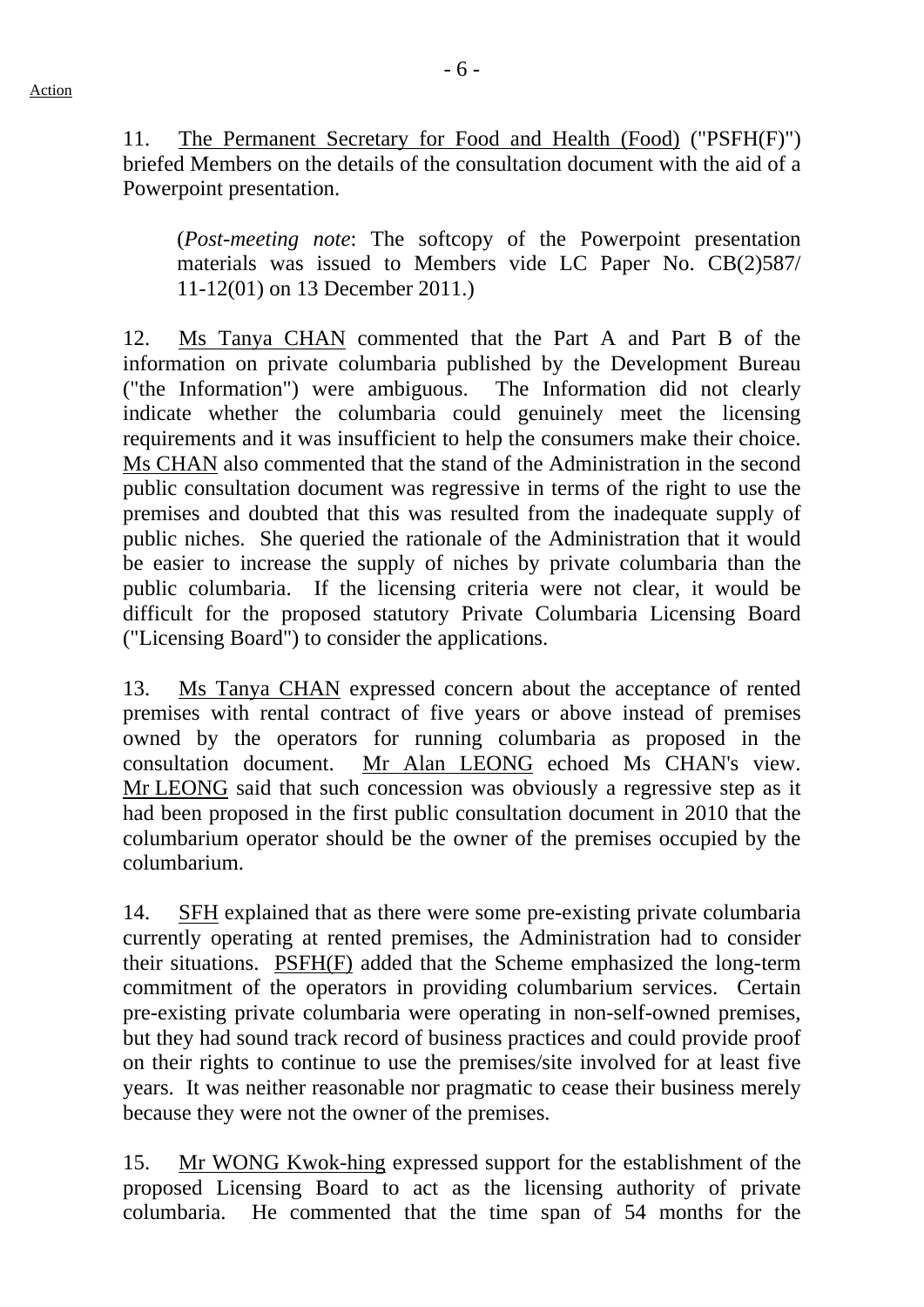legislative process and the transition period was too long and asked whether the Administration could shorten the time of the process.

16. Ms Tanya CHAN also opined that it was so late for the Administration to introduce the relevant bill into LegCo in the fourth quarter of 2013. She recalled that at the last discussion, Members had expressed support for the legislation to regulate private columbaria to be done as quickly as possible. She urged SFH to speed up the legislative process. Mr Alan LEONG echoed Ms CHAN's view that the Panel had discussed the issues relating to columbaria for more than two years and the Administration had already set up a task force in 2009. He opined that the Administration had been dragging on the matter. As detailed in the Administration's paper, one of the problems which were difficult to handle was the regulation of pre-existing columbaria before the launch of the Scheme. This problem would be worsened as time went by.

17. SFH responded that the legislation for regulating private columbaria touched on a complex social issue with divergent public views and was sensitive given the traditional concepts. He said that the Administration needed to outreach to the existing private columbaria to study their operations. Certain operators of the columbaria in Part B of the Information had proactively applied for regularization in order to meet the requirements for inclusion in Part A. As different private columbaria had different regularization requirements to meet, substantial time was needed to draw up the details. SFH said that the first public consultation had collected views from different angles. The scope of the second public consultation would be more focused and would be completed in March 2012. Around 12 months would be needed for the drafting of the bill. Internal deliberations by the Administration would then follow before the advice of the Executive Council was sought. SFH said that the soonest possible time to introduce the bill into LegCo would be towards the end of 2013.

18. Mr WONG Kwok-hing said that as the proposed Licensing Board would give temporary suspension from liability arising from the operation of a private columbarium without a licence or an exemption, those pre-existing private columbaria which were unlikely to comply with the licensing requirements might rush to sell off their niches before they were banned. He urged the Administration to enhance the regulation during the transition period by snap shooting the current situation of the pre-existing private columbaria in Part B of the Information and disallowing them to further attract new customers.

19. SFH explained that in applying for temporary suspension from liability, it would be for those pre-existing columbaria to satisfy the Licensing Board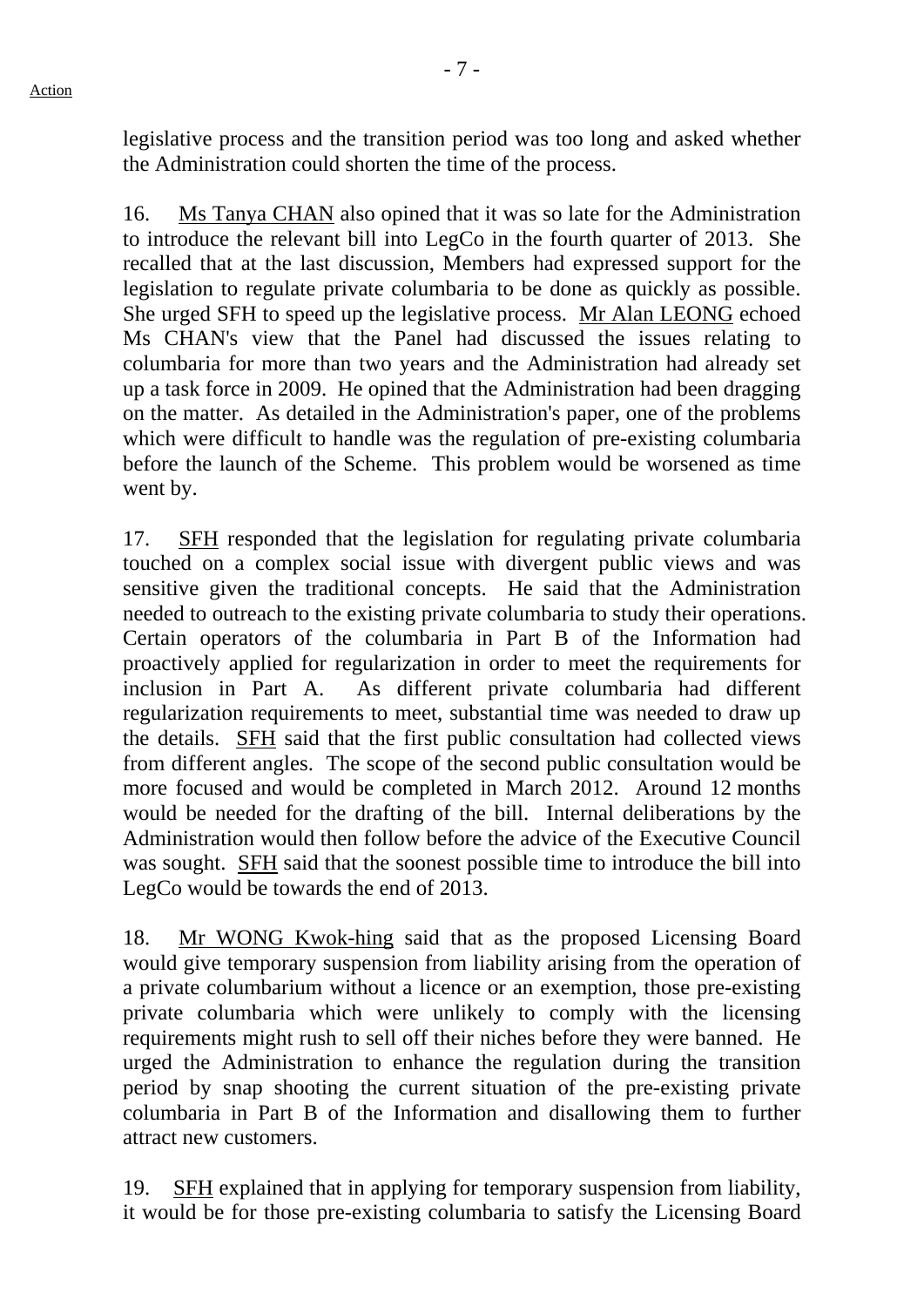that he/she had a reasonable chance to regularize his/her operation within a reasonable period of time. The Licensing Board would decide, on the merits of the each case, whether to give such temporary suspension from liability, and if so, the period of such and the conditions to be attached. The Administration would collect the public view on the conditions to be considered.

20. Mr WONG Sing-chi commented that the proposed exemption from the Scheme was too lenient in that only private columbaria which posed obvious or imminent danger in terms of building and fire safety would not be exempted from the Scheme. He queried whether the proposed exemption arrangement was the withholding of law enforcement actions. He also opined that the pre-existing private columbaria which breached the regulations, broke the laws or occupied Government lands should not be exempted as they would not be licensed. They should be remarked in Part B of the Information so that the public could obtain clearer information about them. Mr KAM Nai-wai echoed Mr WONG's view that the proposed exemption and the temporary suspension from liability from the Scheme had given a message to the public that the Scheme was obviously regressive. He urged SFH to clarify the details of such arrangements.

21. Mr WONG Sing-chi also suggested that Part A and Part B of the Information should be updated with the new regulatory conditions added.

22. SFH responded that the exemption arrangement would only be considered for the pre-existing private columbaria in existence for a long time, which met specified criteria though they were not in compliance with all the relevant statutory and Government requirements. Currently, the Development Bureau and the relevant departments took law enforcement actions against the non-compliant columbaria in accordance with the relevant existing Ordinances. It had also been remarked in Part B of the Information the details of non-compliance of individual columbaria.

23. Mr WONG Sing-chi further asked the reasons for the Administration not taking any law enforcement actions against the alleged non-compliant columbarium, namely, Giglok temple, and the progress of any follow up actions. Assistant Director (Estate Management) (Lands Administration Office/Headquarters) ("AD(EM)(LAO/H)") responded that subsequent to the judicial review of Giglok temple's case, law enforcement action had been taken by the Lands Department. As the case was under judicial proceedings, further details could not be given.

24. Mr KAM Nai-wai questioned whether the Scheme was designed to protect the consumer rights. He opined that although the Scheme would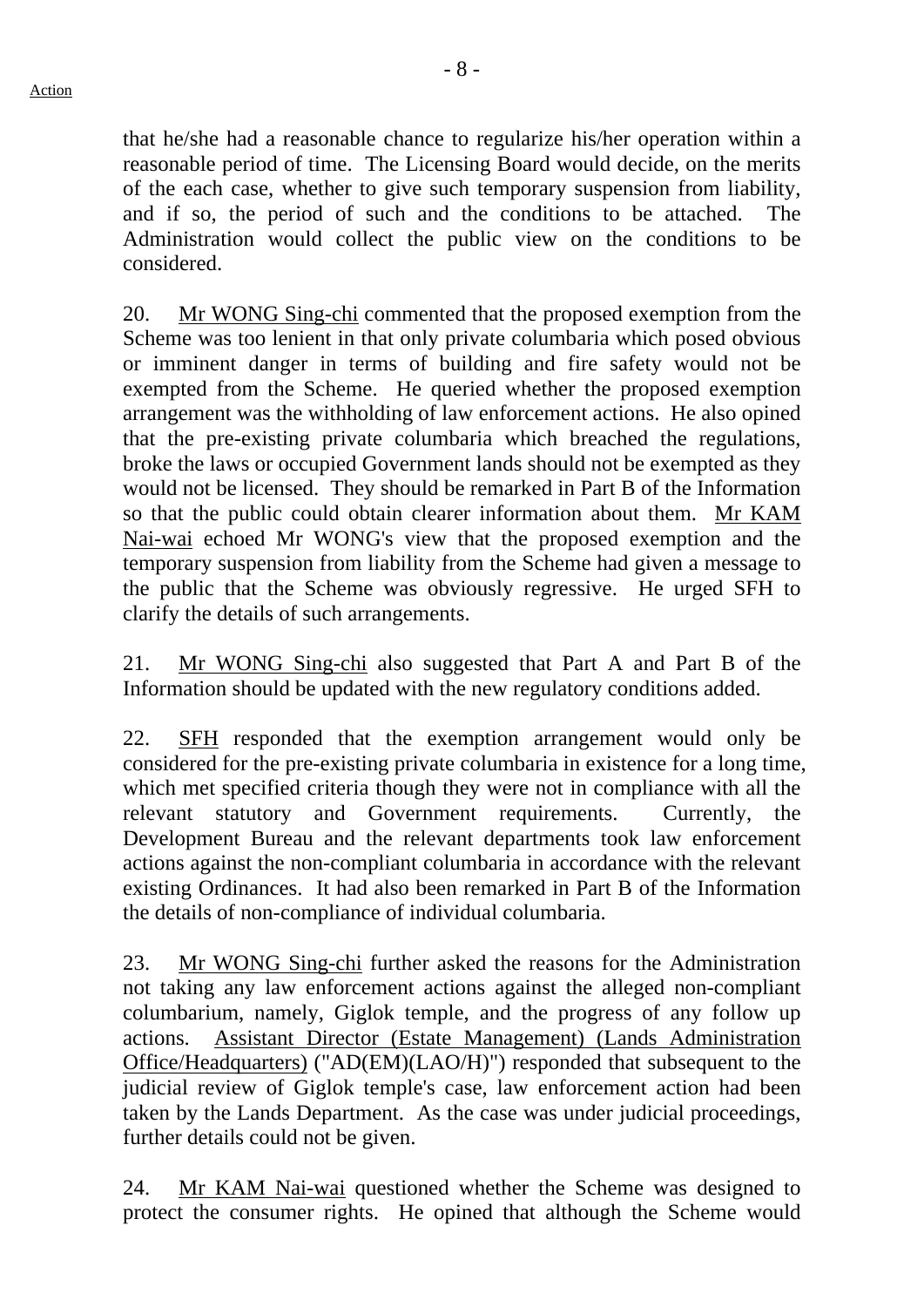- 9 -

require the licensee to handle interred cremains before the cessation of the columbarium operation under different situations, consumers would not be able to get back their money if the operator went bankrupt. Mr KAM asked how the Administration would regularize the pre-paid arrangement of the private columbaria, for example, by disallowing the operators to use the money which should be retained for long-term expenditure. Mr Alan LEONG echoed Mr KAM's view. He gave a metaphor that the Administration was asking the consumers to hope for the best. The consumers had to seek information from the Town Planning Board and the relevant Government departments themselves to make their own choices.

25. SFH responded that the Scheme would require a licensee to apply for licence renewal once every five years and the Administration would examine whether the columbarium could continuously meet the licensing requirements. He said that the licensing criteria on protecting the interests of consumers were detailed in section 4.7 of the consultation document, including the contract with consumers, handling of cremains upon business cessation, register of patrons, management plan and maintenance fund, etc. As many private columbaria did not have these good practices in place, implementing such licensing criteria would go a long way in ensuring the sustainable development of private columbaria. These criteria could help ensure the columbaria to sustain their operation. If a columbarium was found not to have met any of these criteria at the stage of licence renewal, the Licensing Board would require the operator to immediately rectify the non-compliance, or else the renewal of the licence might be in jeopardy. SFH said that the Information captured relevant information about the situation of individual private columbaria, so as to help provide consumers with more information before enactment of the legislation to regulate private columbaria. After the legislation on licensing of columbaria was in place, only the licensed or exempted private columbaria could legally continue their operation.

26. The Chairman asked how the interests of consumers who had paid the charges for permanent services from the columbaria could be protected by the Scheme. He opined that the columbaria should only charge for at a maximum of five year service. He asked whether the Scheme would disallow columbaria to request pre-payment for permanent services and regulate the refund arrangement to protect consumer interest.

27. SFH said that the Scheme would require individual columbarium operators to set up a maintenance fund on separate accounts for sustainable operation. The operators were also required to enter into a contract with consumer over the ownership/terms of use of a niche. The consumer could decide to purchase niches only if he/she accepted the terms and conditions detailed in the contract. SFH added that these licensing requirements would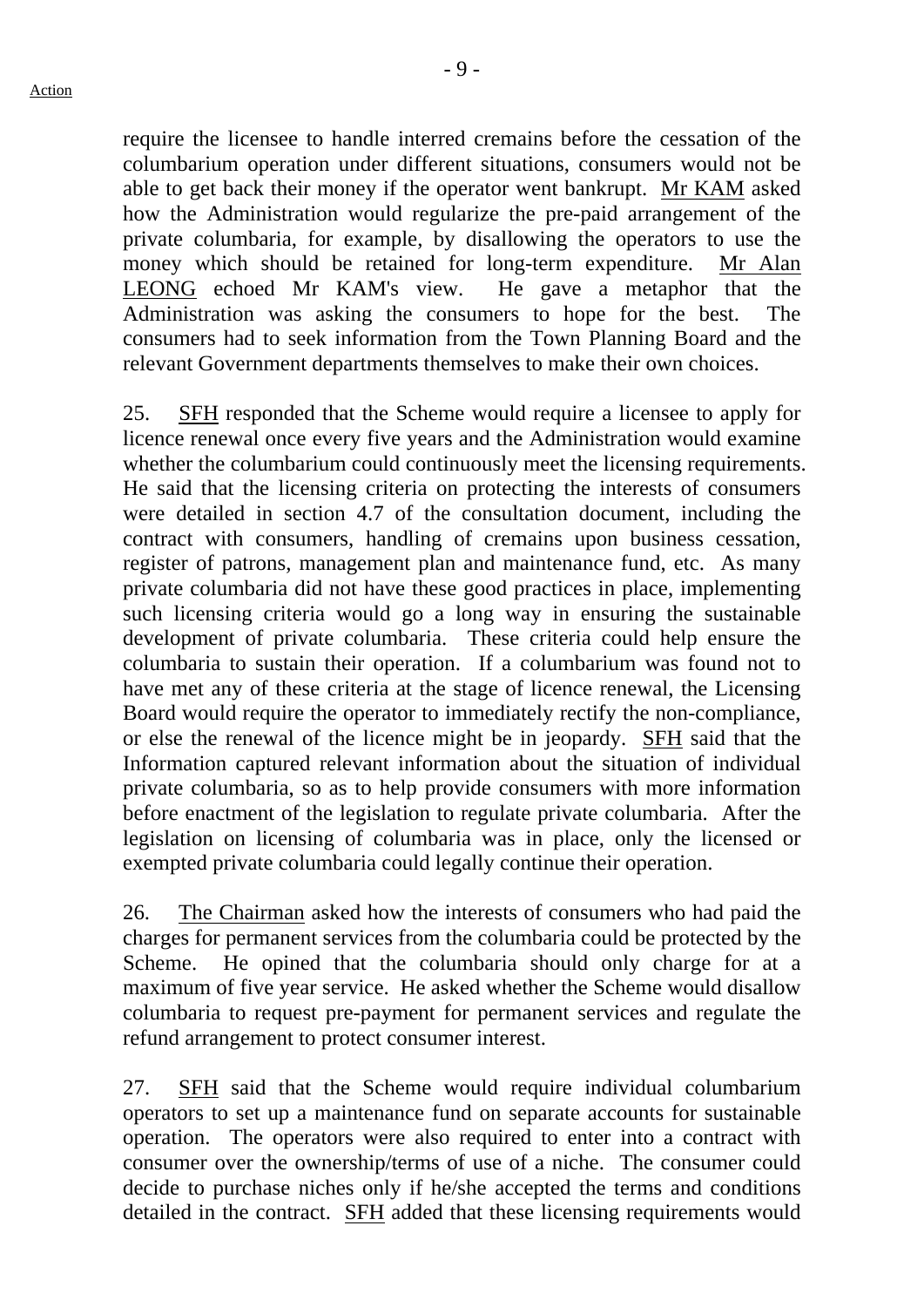significantly enhance the protection of consumers' interests.

28. The Deputy Chairman said that the Democratic Alliance for the Betterment and Progression of Hong Kong supported the proposed regulation of private columbaria operation. He said that consumers preferred long-term arrangement and settlement of the cremains of the deceased. He expressed worry about whether the licences would definitely be renewed if the columbaria could meet the licensing criteria so that they could sustain their business. He also said that the prolonged legislative process and transition period would create loopholes. He asked how the Administration would control fraudulent behaviour of illegal columbarium operators. He also reflected that complaints on environmental nuisances from columbaria during Ching Ming and Chung Yeung festivals were received from the neighbouring residents.

29. SFH stressed that before the commencement of the Scheme, relevant authorities would continue to take enforcement actions against any private columbaria that breached the statutory and Government requirements under their respective mandate. He added that the Information published by the Development Bureau would assist members of the public to make informed decisions when purchasing niches.

30. The Deputy Chairman said that the columbaria for pet animals would create new problems on environmental nuisances. He asked whether the Administration would regulate their operations as well. SFH responded that currently the Administration did not have any plan to regulate the columbaria for pet animals but the issue could be further studied.

31. Mr Fred LI asked whether the definitions of cremains, human remains and exhumation, etc were still pending the court's judgment or whether the Administration would handle them collectively under the Scheme. AD(EM)(LAO/H) responded that the relevant court case was still on-going.

32. Mr Fred LI further said that the undertakers of burials were legitimately allowed to temporarily store cremains in their licensed premises as a natural part of their routine business until they could be settled at permanent niches. There were complaints that certain cremains had been kept at these temporary storages for a very long time and created environmental nuisance, especially during the periods of Ching Ming and Chung Yeung Festivals. He expressed worries that these temporary storages would not be regulated under the exemption arrangement in the proposed Scheme. Mr LI asked how the Administration could confirm that this kind of cremains storage was genuinely temporary.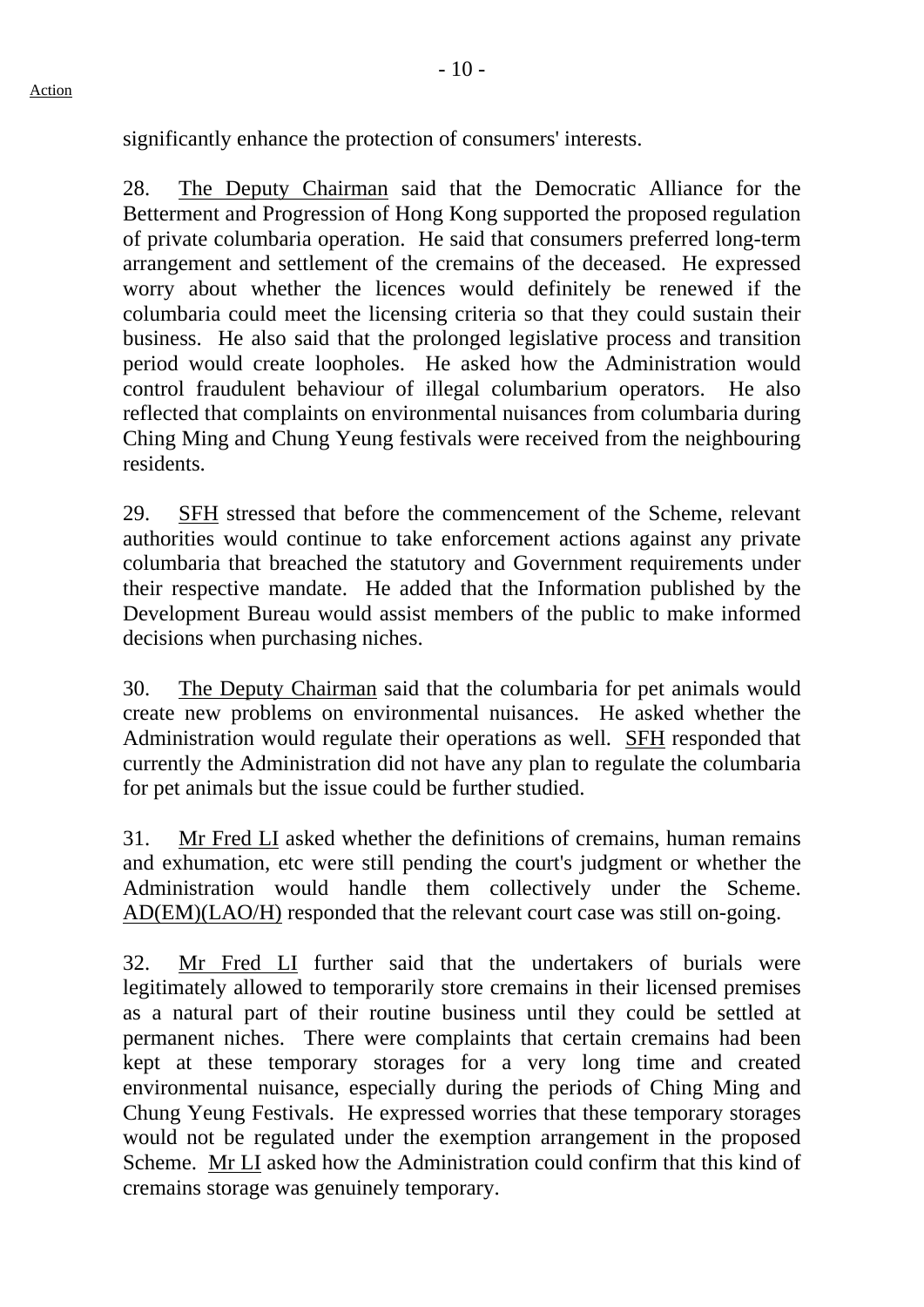33. Ms Tanya CHAN also said that certain temporary cremains storages in Hunghom were even more decent than the public columbaria. The consumers would be unlikely to remove the cremains of the deceased from these temporary cremains storages if they were able to be exempted from the licensing requirements.

34. SFH responded that the undertakers of burials were currently regulated under the Undertakers of Burials Regulation (Cap. 132CB). The storage of cremains in such premises was meant to be temporary. The Director of Food and Environmental Hygiene ("DFEH") added that the Food and Environmental Hygiene Department ("FEHD") would conduct regular inspection of licensed undertakers of burials to ensure that they complied with the licensing requirements. He said that there were genuine needs for this kind of temporary storage while families of the deceased were awaiting permanent niches at public or private columbaria.

35. Mr WONG Yuk-man criticized the Administration for the late provision of paper and said that there was insufficient time for him to peruse the paper and raise questions properly. He said that the item ought to be removed from the agenda at this meeting. The Chairman advised Mr WONG that at the beginning of the meeting, Members were consulted on whether this item should be discussed or removed from the agenda, and Members agreed to discuss the item at this meeting and arrange a special meeting in mid-March 2012 to receive public views.

36. The Chairman asked the Administration to clarify whether it was proposing two different licensing regimes separately for the operators of pre-existing columbaria and the new applicants after the Scheme was launched. Apparently, the operators of pre-existing private columbaria were not required to own the premises that the columbaria was located, while the new applicant should be the owners of the premises. If it was in the affirmative, whether the licence of a columbarium would be revoked if the operator sold the premises it occupied, or he/she could sell the premises and rent them from the new owner to continue the business. PSFH(F) responded that the Administration was open-minded on this and we welcomed public views on whether a mandatory requirement on premises ownership should be introduced.

37. The Chairman further asked whether the 18-month transition period was applicable to the pre-existing private columbaria who were likely to obtain the licences as well as the new applicants after the Scheme was launched. SFH responded that it was applicable to the pre-existing private columbaria only. After the Scheme was launched, operators of all new columbaria will have to obtain a licence before they started their operation.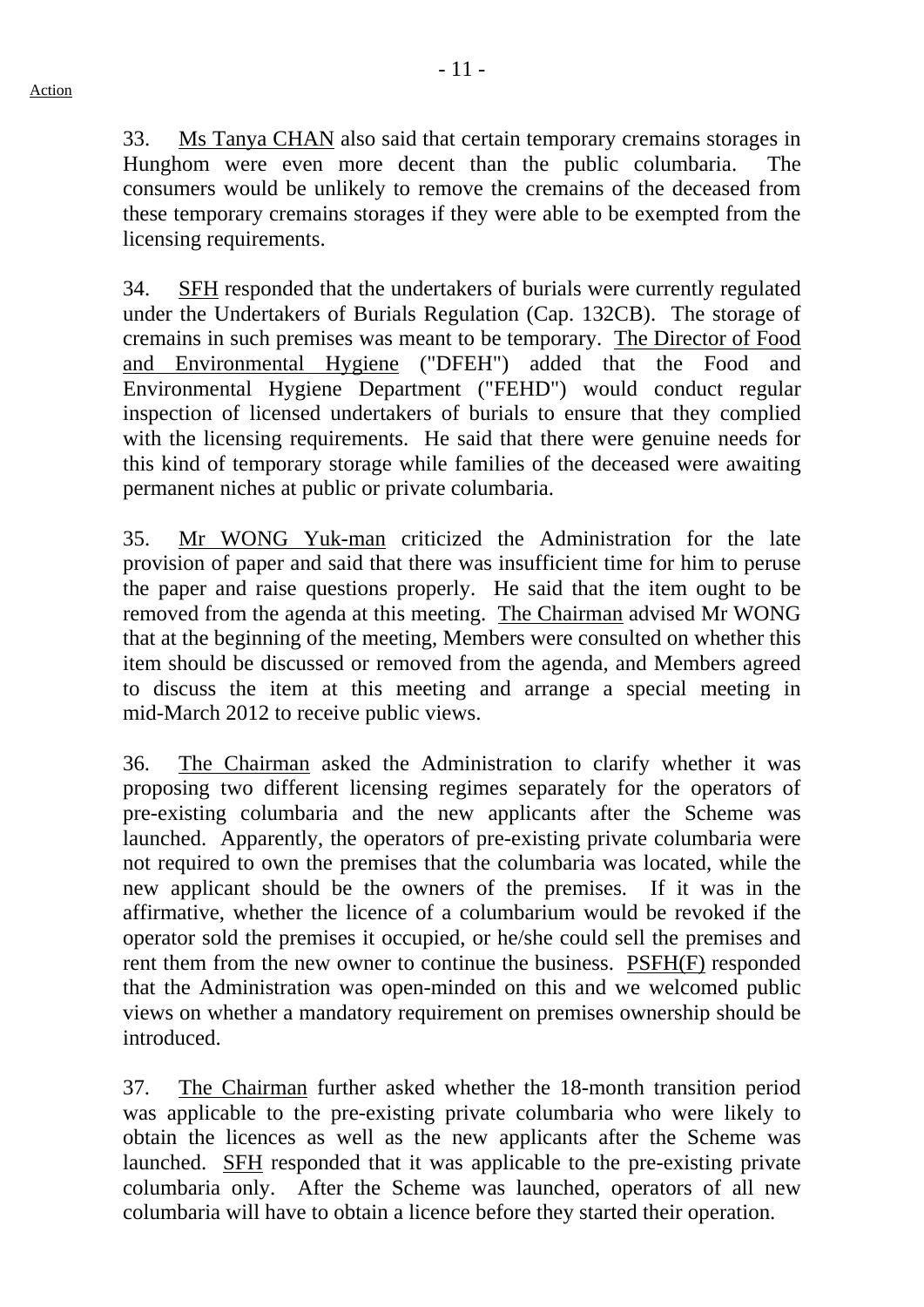# **V. Management of fixed hawker pitches at Fa Yuen Street**  (LC Paper Nos. CB(2)510/11-12(05) and (06))

38. SFH briefed the Panel on a package of measures and suggestions as detailed in the Administration's paper to reduce the fire risks arising from fixed hawker pitches at Fa Yuen Street.

39. Mr WONG Kwok-hing said that the Federation of Hong Kong Kowloon New Territories Hawker Associations and other representatives of stall hawkers were demonstrating outside the LegCo Complex. They presented him with a petition from which he noted that they wished to cooperate with the Administration to improve the order of hawker areas, with a view to helping people to live and work in contentment. They also accepted the arrangement of "removing the commodities without dismantling the stalls at night". Mr WONG was of the view that the hawkers had made a major concession in this regard and asked whether further discussion with them could be arranged in order to reach a consensus on the issue. Mr WONG further said that the hawkers considered the size of fixed pitch approved by FEHD (i.e. 3 feet  $\times$  4 feet or 4 feet  $\times$  6 feet) too small that trading outside the permitted hawker area was unavoidable. They urged the Administration to review the existing requirements for stall size.

40. Mr WONG Kwok-hing considered that the mechanism for cancellation of hawker licenses proposed in paragraph 12 of the Administration's paper was too harsh and might not be effective to reduce the fire risks posed by fixed hawker pitches. He expressed reservations about such stringent measure and took the view that the Administration should consider increasing the existing penalties such as raising the fines. Mr WONG requested the Administration to discuss and seek consensus with the hawker associations, and suggested holding a meeting to gauge the views of stall hawkers on the proposed mechanism.

41. SFH thanked the hawker associations for their views on the issue. He said that the Administration was well aware that hawkers belonged to the grassroot sector and they made their own living by operating small businesses. As such, the Administration had all along considered that the continuous operation of fixed pitches should be allowed and further improved. However, it was the duty of stall hawkers to abide by the licensing conditions. SFH pointed out that subject to the findings of investigation, the fire did start in the area of the nearby fixed pitches, and the storage of commodities at the hawker bazaar might have also led to the rapid spread of fire to the adjacent buildings. In the circumstances, the Administration considered it necessary to tighten up regulation over hawker stalls. He had listened to the views of Members on the incident at the Council meeting held the previous week and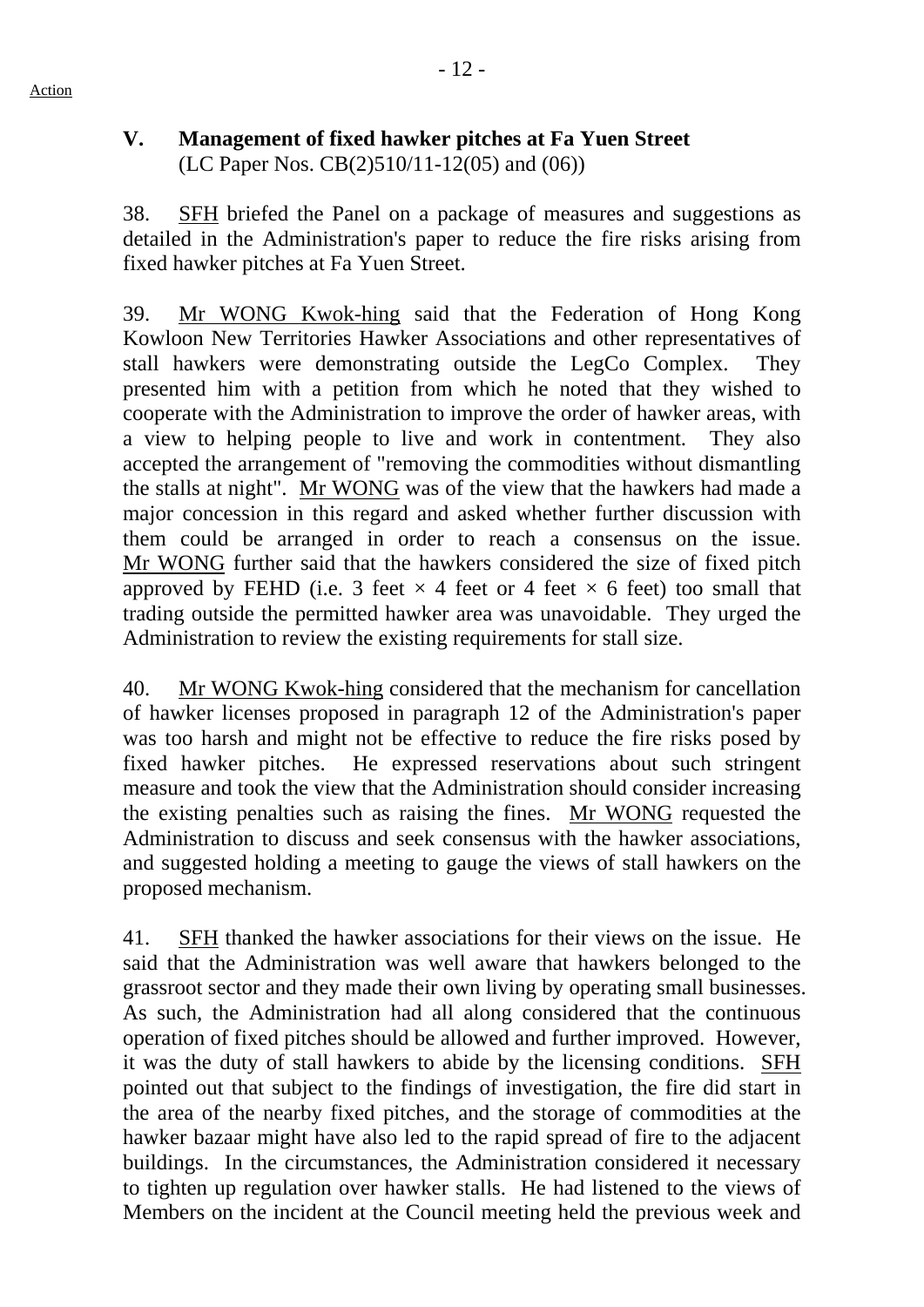most of the Members agreed that the Administration should strengthen enforcement regarding non-compliances in the hawker bazaars. SFH stressed that FEHD had a responsibility to take enforcement actions against irregularities. While he understood the wish of the hawkers to have more space for business, the size of the stalls was set out in the hawker licences issued under existing regulations. He pointed out that detailed study was needed if there was to be re-ordering of stalls at hawker permitted places. As the Fire Services Department ("FSD") had advised that fire escape points or staircases of buildings should not be blocked by hawker stalls, enforcement actions would be taken according to the current legislation. The Administration hoped that hawkers could operate their stalls in accordance with the licensing conditions.

42. On whether the improvement options of "setting up stalls only during trading hours" and "removing the commodities without dismantling the stalls at night" would be considered, SFH pointed out that each district had its own concern. The Administration would not allow hawker bazaars to become open-air warehouses. Excessive overnight storage of commodities would render the stalls more prone to fire, arson, vandalism or illegal occupation. The Administration would discuss the implementation of various improvement measures with representatives of the hawker associations and the DCs concerned.

43. Regarding the proposed mechanism for cancellation of hawker licences, DFEH said that FEHD put forward such proposal by making reference to similar mechanisms applicable to other FEHD licensees or public market tenants. He explained that as some hawkers repeatedly and blatantly breached the law and the licence conditions despite multiple prosecutions, the introduction of such a mechanism was proposed with a view to achieving greater deterrent effect. Having considered that the business nature of hawkers was similar to that of public market stalls, it was proposed to model the mechanism for cancellation of hawker licences along the existing arrangements for the termination of tenancy for market stall tenants.

44. DFEH elaborated that currently, if four offences resulting in conviction under the Public Health and Municipal Service Ordinance (Cap. 132) ("the Ordinance") or its subsidiary legislation were registered against a public market stall's tenant, agents or employees within a period of 12 months, DFEH would issue a "notice of intended termination of tenancy" to terminate the tenancy agreement. As for licensed hawkers, it was proposed that if a licensed hawker was convicted for six times within three months for breaching any hawker-related provisions under the Ordinance or its subsidiary legislation, the Hawker Regulation (Cap. 132AI), DFEH might consider cancelling his/her hawker licence in accordance with the mechanism.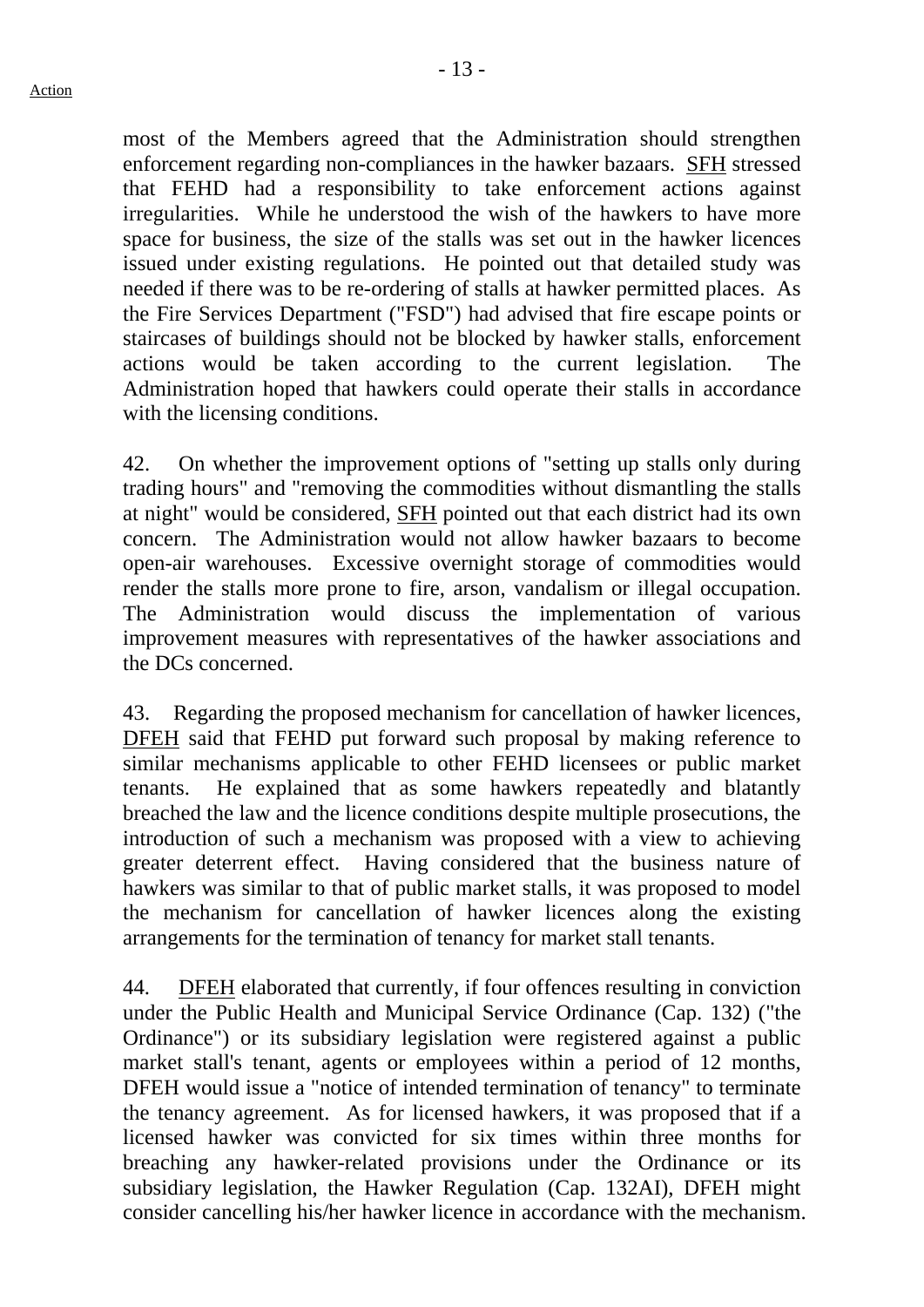DFEH advised the Panel that during the special meeting with the Yau Tsim Mong District Council about two weeks ago, some DC members were of the view that the existing enforcement efforts were insufficient and fines alone could not deter repeated offences committed by stall hawkers. They expressed support for introducing a demerit point/licence cancellation mechanism. The Administration wished to receive the views during the coming two-month consultation period from the relevant stakeholders, including the DCs concerned and hawker associations, in order to formulate an appropriate mechanism.

45. Mr WONG Yuk-man criticized that it was irrational for FEHD not to strengthen its enforcement until the recurrence of fire at Fa Yuen Street. The Administration advised the Panel that it had taken a series of improvement measures and had instituted a number of prosecutions against non-compliances in hawker bazaars since the last fire in December 2010. However, it was not until the Chief Executive commented on the inadequacy of these measures that FEHD tightened up its enforcement immediately. Mr WONG was strongly dissatisfied with the Administration's inconsistency in the enforcement of regulations, which had caused confusion to stall hawkers. FEHD had a responsibility to review its enforcement approach. Frequent changes of Government policies would lead to social instability. He pointed out that the cause of the fire was still under investigation, but the Administration had already proposed a package of measures aimed at reducing the fire risks posed by fixed hawker pitches at Fa Yuen Street, which seemed to suggest that the fire tragedy with nine people killed and 34 injured was caused by the fixed hawker pitches. Mr WONG further said that it was the time for hawkers to earn money with Chinese New Year approaching. The proposed measures might push them into dead end and the market would subsequently be monopolized by consortium. He opined that the Administration had overdone its tightening by elevating the penalty to revocation of licence.

46. Mr Vincent FANG criticized that many industries such as poultry farming, fishery, public entertainment and newspaper hawkers had been deprived of the opportunity to survive. As Chinese New Year was approaching, Mr FANG was concerned that when the affected stall hawkers at Fa Yuen Street could be allowed to resume their business. He asked whether consideration could be given to the arrangement of "removing the commodities without dismantling the stalls at night".

47. In respect of the proposal to cancel the licence if the hawker was convicted for six times within three months, Mr Vincent FANG enquired about the rationale behind it and sought clarification on whether there would be a carry-forward of the number of convictions after every three months.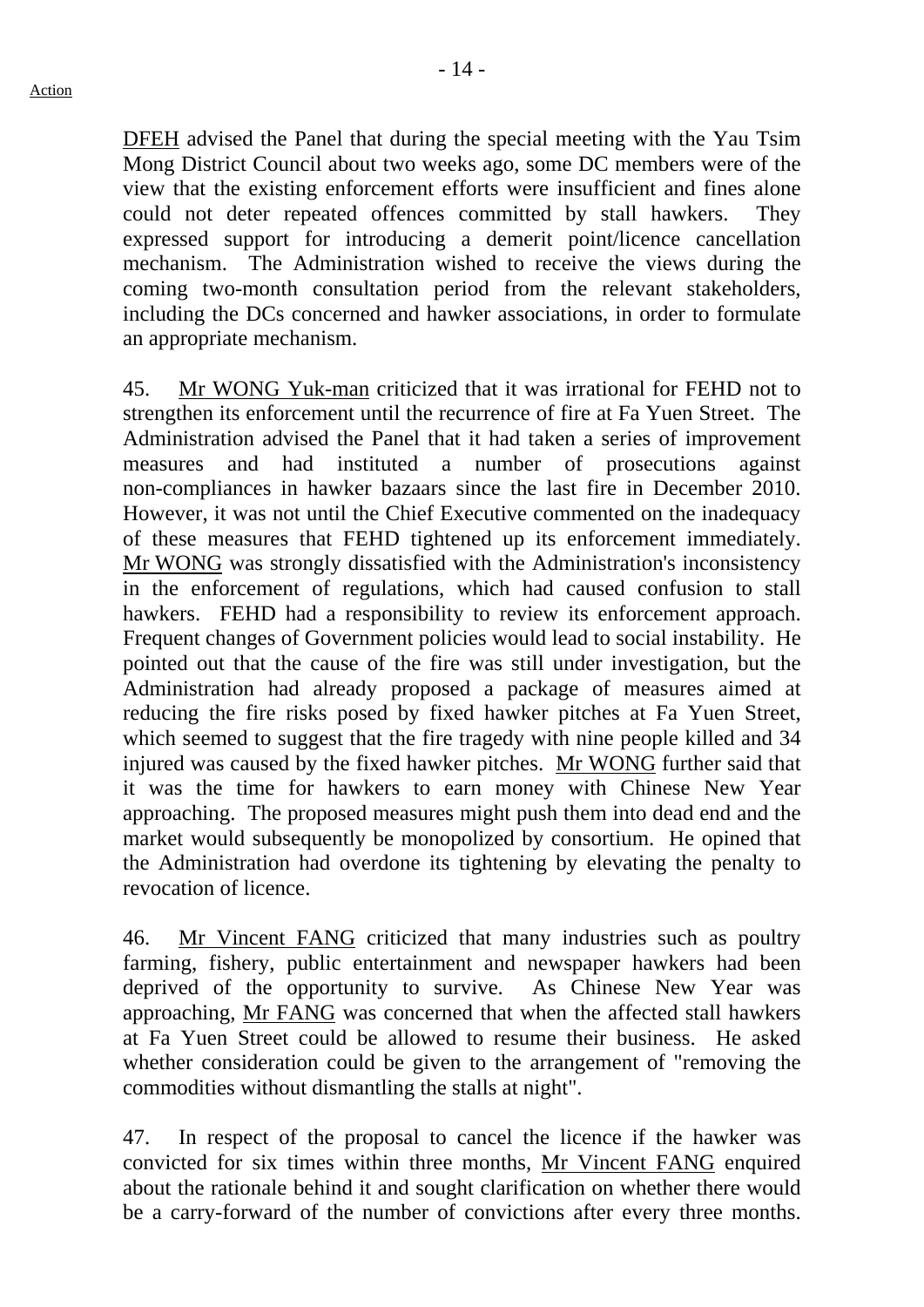Mr FANG was delighted to hear at this meeting that the Administration had no intention to clamp down on stall hawkers. However, he was unaware of any measure taken by the Administration so far to improve the operation of fixed hawker pitches.

48. SFH stressed that, from the hawker policy point of view, the Administration had no intention to clamp down on the fixed hawker pitches, which were currently located at 43 streets in Hong Kong. It was considered that the hawking trade should be retained in view of its traditional characteristics. He pointed out that although only a minority of stall hawkers repeatedly violated the regulations, it was still necessary to introduce a mechanism for cancellation of hawker licences. The Administration wished to collect the public views on the proposals during the consultation period. SFH remarked that the Administration hoped that the fixed pitch hawkers at Fa Yuen Street could resume their business as soon as possible and the Government was not proposing to implement the arrangement of "dismantling the stalls after trading hours" immediately, but stall hawkers were required to comply with the existing licence conditions and not to store commodities outside the permitted stall areas overnight. The Administration had repeatedly relayed this message to stall hawkers and had reached a consensus with them. SFH further said that with the advice from FSD that some locations, particularly spaces in front of building staircases, were not appropriate for setting up hawker stalls, the Administration had to tackle this problem in due course. Currently, the Administration's top priority in improving the operating environment of hawker bazaars was to ensure that the fixed hawker pitches would not become fire traps when they were left unattended at night.

49. On the timing for the resumption of operation of fixed hawker pitches at Fa Yuen Street, DFEH advised the Panel that the Police, FSD and the Buildings Department were still conducting investigations at the fire scene. The area being blocked off by the Police would not be released until safe access was ensured. SFH added that the timetable would be determined by the progress of these departments in inspecting the structures, signboards and canopies of the affected buildings.

50. With respect to the enforcement taken by FEHD, DFEH clarified that the Administration had never attributed the cause of the fire tragedy to fixed hawker pitches. The objective was just to remove or reduce the fire safety risk posed by inflammable stall canopies (particularly those connected to nearby buildings) and overnight storage of goods outside permitted stall areas. During trading hours, however, some flexibility was given to hawkers for limited extension of their trading areas, provided that the goods would not obstruct fire escape and emergency vehicle access. The enforcement action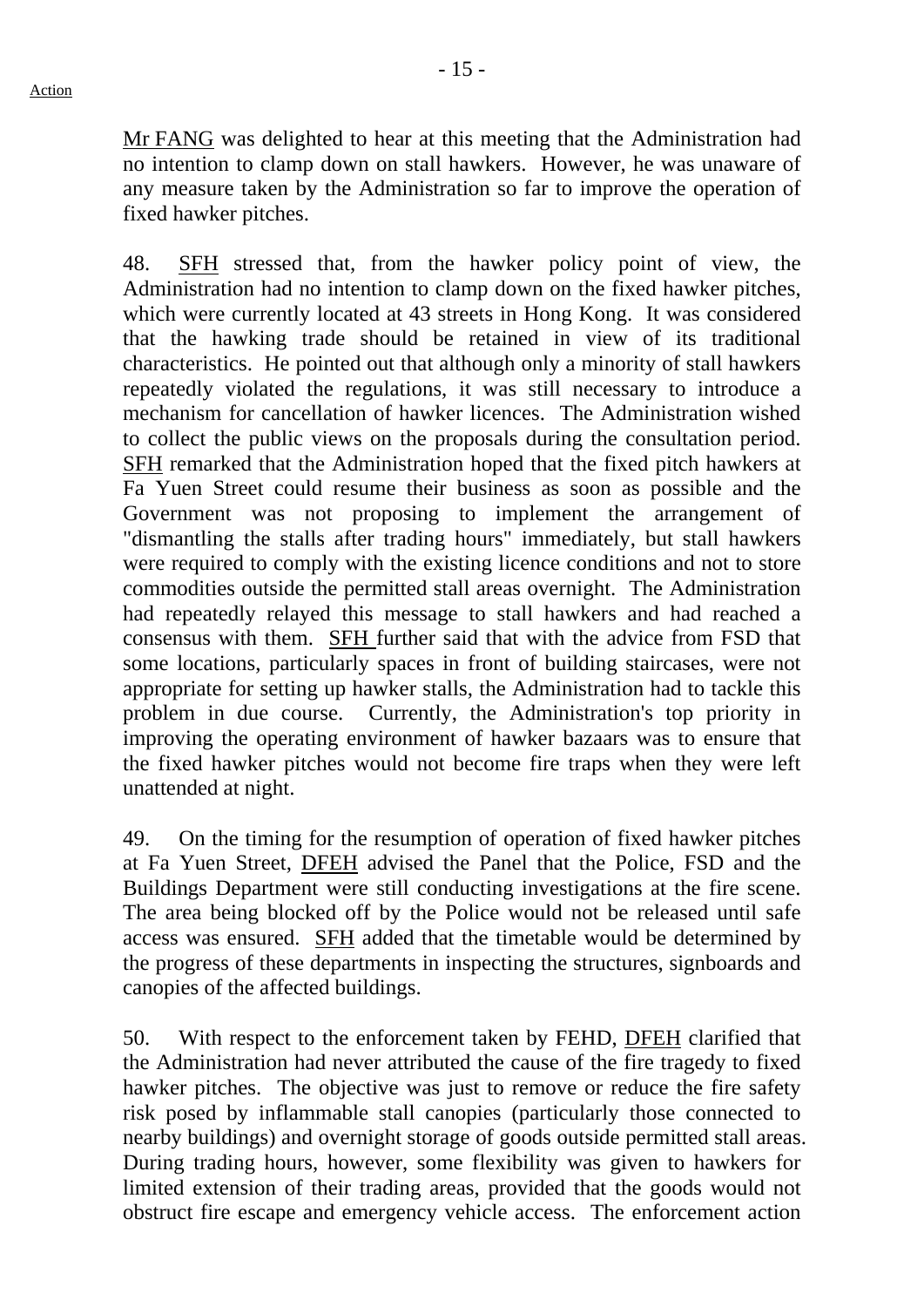taken by FEHD would also focus on illegal sub-letting of hawker stalls. DFEH said that if hawkers failed to comply with the aforesaid requirements, enforcement action would be taken.

51. Concerning the implementation of the proposed mechanism for cancellation of hawker licences, DFEH explained that if a licensed hawker was convicted for six times in the past three months for specified offences, DFEH would consider immediate cancellation of his/her hawker licence. The Administration also suggested that if the licensee was dissatisfied with the decision, he/she might make representation to DFEH within seven days. If DFEH affirmed the decision to cancel the hawker licence and the licensee disagreed with the decision, the licensee might appeal to the Licensing Appeals Board ("LIAB") within 14 days in accordance with the Ordinance. The licensee might also further appeal to the Municipal Services Appeals Board within 14 days if he/she was aggrieved by the decision of LIAB. DFEH indicated that when compared to the mechanism for termination of tenancy of public market stalls, the proposed mechanism for revocation of hawker licences was more lenient.

52. The Deputy Chairman said that instead of building safety problem, it was fixed hawker pitch which was accused of causing the fire tragedy at Fa Yuen Street. The accident revealed the Administration's inconsistency in taking enforcement actions against stall hawkers. Concerns were raised as to whether there were standing procedures to deal with non-compliance cases. He pointed out that the proposed measures, which would extend to all other street bazaars in Hong Kong, had aroused strong opinions and opposition from stall hawkers. He hoped that the Administration would discuss with stall hawkers in order to come up with a consensus. The Deputy Chairman also reminded the Administration to act prudently when handling the matters, particularly the feasibility of the arrangement of "setting up stalls only during trading hours". He asked whether the Administration would formulate a new hawker policy after the completion of the two-month public consultation.

53. SFH reassured members that the Administration had no intention to phase out fixed hawker pitches at the moment. Instead, it endeavoured to improve their operation and ensure that the hawking activities were conducted in a safe and orderly manner. Though there might be inadequacies in some aspects of the existing laws, the Administration had to take enforcement actions against any infringement in accordance with the relevant provisions. SFH pointed out that currently there were about 4 900 hawker stalls, around 1 100 of them were required to be set up only during trading hours. The Administration would not require all the stall hawkers to implement such mode of operation given the technical difficulties that hawkers might encounter in the daily dismantling and setting up of stalls. At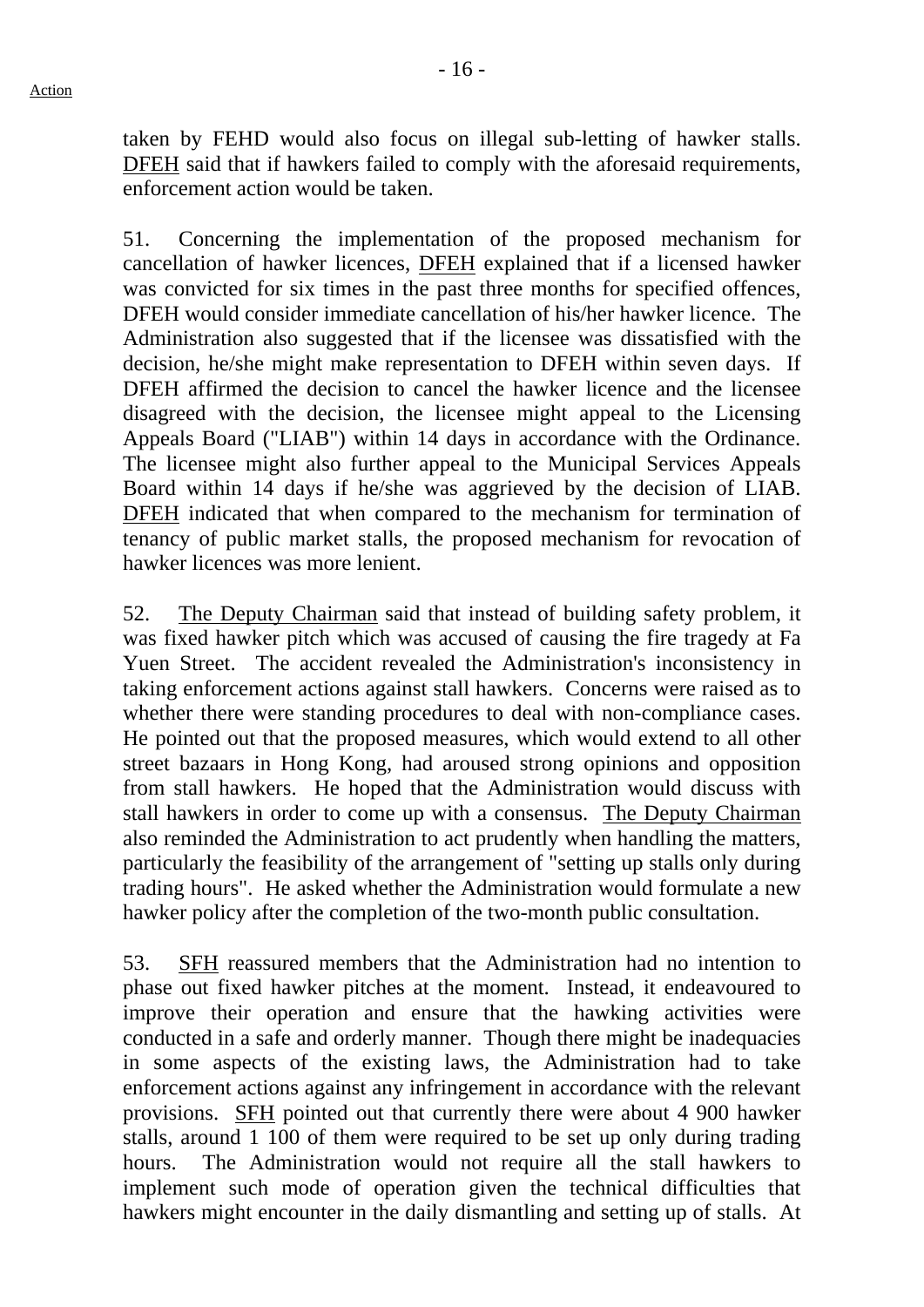the next stage, the Administration would consider various proposals and discuss with DCs and representatives of stall hawkers. SFH said that the arrangement of "keeping only the metal frames for display but removing the goods" should reduce hawker stalls' fire risks. However, stall hawkers were still required to store their goods inside FEHD-approved enclosed stall structures or cabinets which were built with fire-resisting materials as their existing practice of storing goods outside their stalls after business hours would increase fire risk. SFH further said that the fixed pitch hawkers at Fa Yuen Street could resume business as soon as they were compliant with FEHD's requirements. Given that each street bazaar had its own operating environment and characteristics, the Administration considered it unnecessary to apply the same mode of operation to all hawker stalls throughout the territory as long as their operation did not pose any fire safety hazards. SFH assured members that in formulating a long-term hawker policy, the Administration would consult the relevant stakeholders with a view to enabling sustainable development in hawking trade.

54. Mr KAM Nai-wai said that according to the Administration's paper, the former Urban Council had gradually reduced the number of hawkers since early 1970s by stopping the issue of new hawker licences. As a result, the number of licensed hawkers had dropped from 20 000 in the late 1980s to some 7 000 at present. He asked whether the existing Government policy was still to gradually phase out stall hawker. With his past experience in assisting stall hawkers, Mr KAM found that there were public expectations and community needs to retain hawking trade. To provide support and a way for making a living to hawkers, he asked whether consideration could be given to making a change in the current policy.

55. While supporting stringent enforcement taken by the Administration against serious offences, such as sub-letting of hawker stalls or illegal transfer of hawker licences, Mr KAM Nai-wai asked whether assistance could be given to stall hawkers in respect of storage of goods and erection of fixed pitches. To facilitate the management and regulation of hawker stalls, Mr KAM suggested that the Administration should consider identifying some locations for stall hawkers to store their goods and providing them with fixed pitches with a standardized design.

56. SFH responded that the Administration had not imposed a limit on the number of licensed hawkers, and would consider various measures to assist the operation of hawker stalls. Some LegCo Members and DC members had proposed the establishment of open-air bazaars in various districts. The Administration would consider such a proposal if a local organization was able to identify a suitable site with the local support and willing to operate such a bazaar, and there was no environmental hygiene and food safety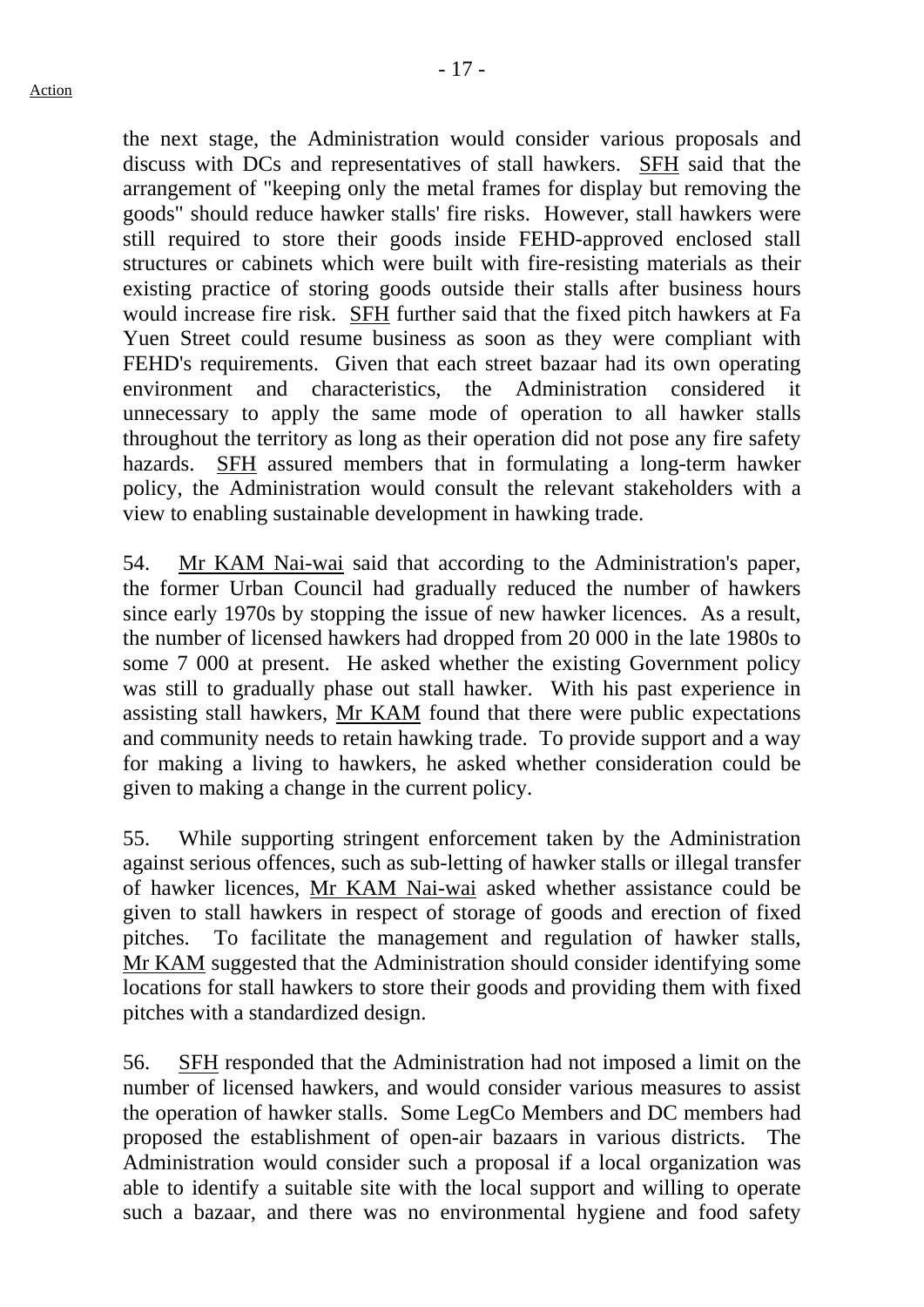concerns. SFH said that it was worth retaining street hawking as it had a long history in Hong Kong. The Administration would consult LegCo Members and the relevant stakeholders in formulating long-term policy on hawkers.

57. Dr Priscilla LEUNG said that equal weight should be given to the interests of stall hawkers, shop owners and residents at Fa Yuen Street. She criticized that the proposal to set up stalls only during trading hours was not a good option due to the noise nuisance caused by the daily dismantling and setting up of stalls. She was dissatisfied that the Administration had not identified the root cause of the incident and simply solved the problem of fixed hawker pitch by initiating prosecutions against and issuing warning letters to hawkers. There should be a long-term planning of fixed hawker pitches given the traditional characteristics of hawking trade.

58. On the proposal to equip hawker stalls with fire service installations, Dr Priscilla LEUNG enquired about the assistance to be provided by the Administration in perfecting the fire-resisting quality of hawker stalls. Dr LEUNG further said that the shop owners affected by the last fire at Fa Yuen Street in 2010 indicated that they had to bear the repair costs by themselves as insurance companies refused to process their claims and banks declined their loan applications. Dr LEUNG called on the Administration to provide assistance to them.

59. SFH responded that the Administration was studying various measures as proposed in paragraphs 16 to 23 of the Administration's paper, and would consult DCs and the relevant stakeholders. The Administration would report to the LegCo once the improvement proposals were available.

60. Ms Starry LEE asked whether financial support would be given to the affected stall operators in erecting fixed pitches that could be approved by FEHD. She said that the stall hawkers at Fa Yuen Street had requested early resumption of business, but they were unable to replace the stall facilities within a short period of time in order to fulfill FEHD's requirements. If the stall operators promised to rectify the irregularities after Chinese New Year, Ms LEE enquired whether the Administration could release the closed area of Fa Yuen Street gradually so that some of them could resume their business before the approaching of Christmas and Chinese New Year, which were peak retail season of the year.

61. SFH remarked that enforcement actions would be taken in accordance with the existing legislation. In the long-run, the Administration would assist stall hawkers for continuous operation by adopting various improvement measures as set out in the Administration's paper, and communicate with them regarding the proposals to improve their business. However, they